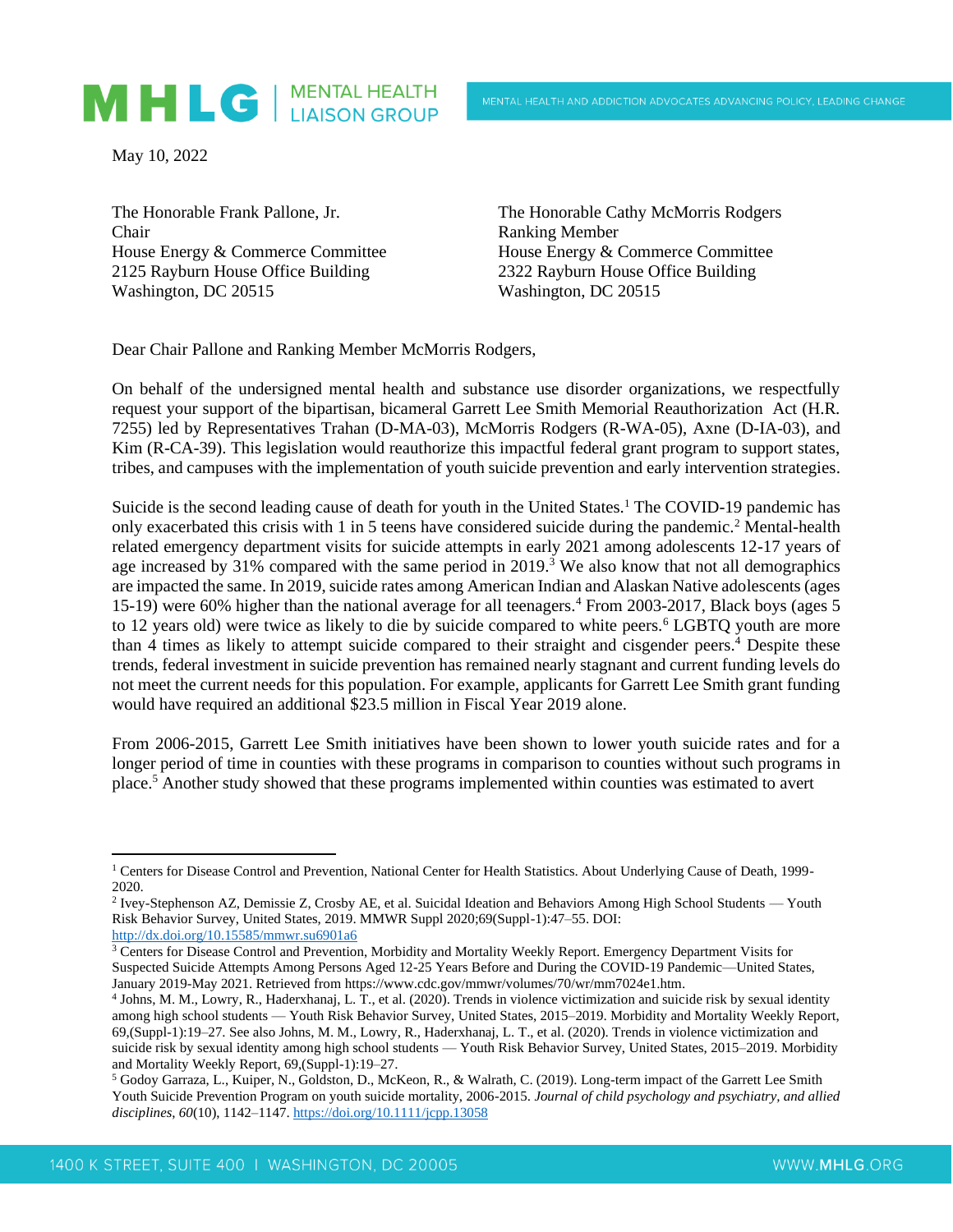## MHLG | MENTAL HEALTH

79,000 suicide attempts.<sup>6</sup> Building off these previous successes, the Garrett Lee Smith Memorial Reauthorization Act of 2022 would increase funding by approximately \$13 million for a total of \$57 million. Additionally, grant determinations must incentivize all elements an evidence-based framework of youth suicide prevention including leadership, training, identification, engagement, treatment, transition, and improvement.<sup>7</sup>

We thank you for your consideration for this critical piece of legislation and look forward to working with you to continue to protect the health and safety of our nation's youth.

Sincerely,

2020 Mom

American Academy of Pediatrics

American Association for Marriage and Family Therapy

American Association for Psychoanalysis in Clinical Social Work

American Association of Child and Adolescent Physicians

American Dance Therapy Association

American Foundation for Suicide Prevention

American Mental Health Counselors Association

American Occupational Therapy Association

American Psychiatric Association

American Psychological Association

Anxiety and Depression Association of America

Association for Behavioral Health and Wellness

Centerstone

Children and Adults with Attention-Deficit/Hyperactivity Disorder

Children's Hospital Association

Clinical Social Work Association

Depression and Bipolar Support Alliance

Eating Disorders Coalition for Research, Policy & Action

Global Alliance for Behavioral Health & Social Justice

Inseparable

International Society for Psychiatric Mental health Nurses

<sup>6</sup> B., Reid, H., & McKeon, R. (2015). Effect of the Garrett Lee Smith Memorial Suicide Prevention Program on Suicide Attempts Among Youths. *JAMA psychiatry*, *72*(11), 1143–1149.<https://doi.org/10.1001/jamapsychiatry.2015.1933>

<sup>&</sup>lt;sup>7</sup> Education Development Center, Zero Suicide Framework. Retrieved from<https://zerosuicide.edc.org/about/framework>